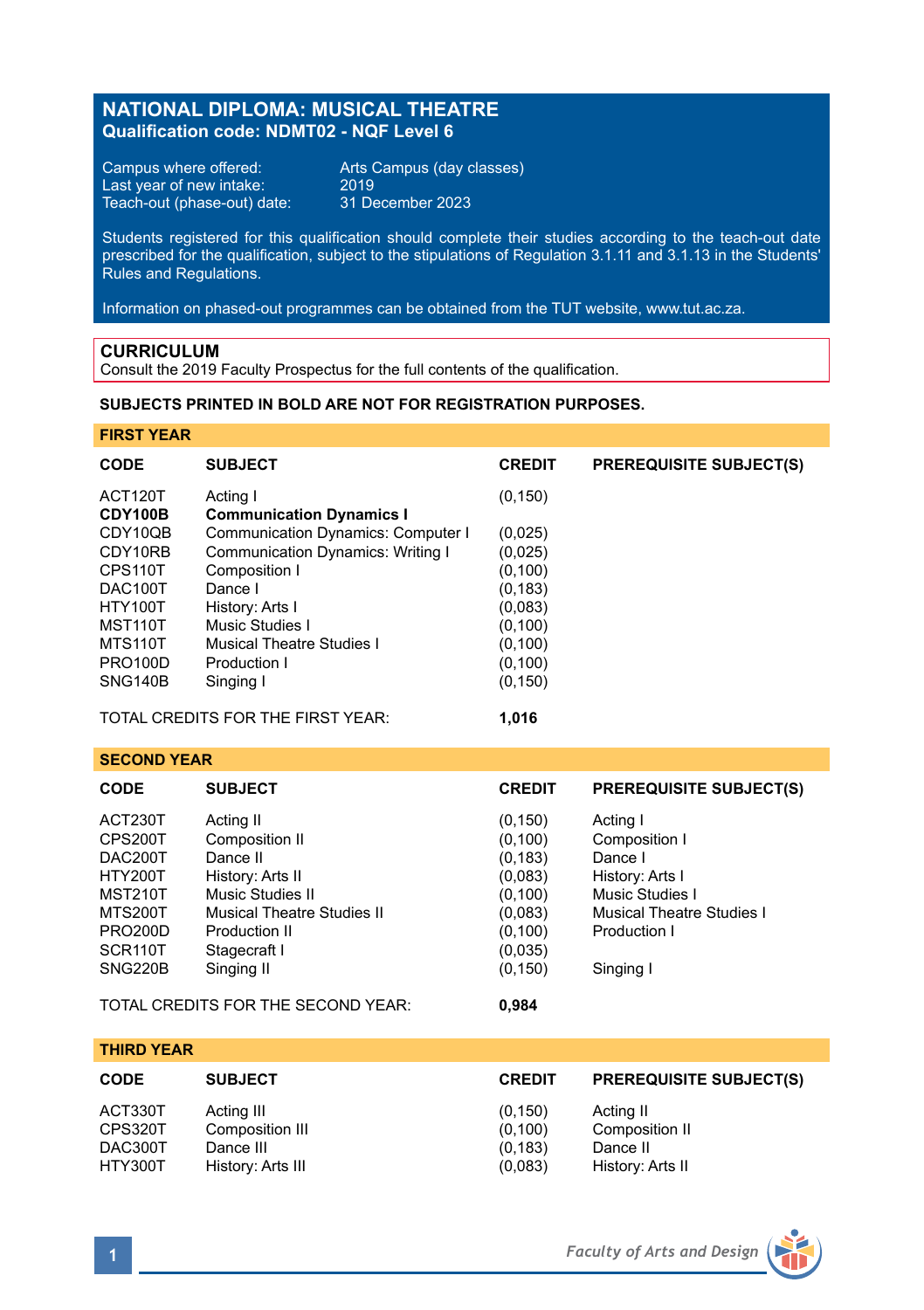| MST310T<br>MTS300T<br>PRO300D<br>SNG320B | Music Studies III<br>Musical Theatre Studies III<br>Production III<br>Singing III | (0.067)<br>(0,083)<br>(0, 117)<br>(0, 150) | Music Studies II<br>Musical Theatre Studies II<br>Production II<br>Singing II |  |  |  |
|------------------------------------------|-----------------------------------------------------------------------------------|--------------------------------------------|-------------------------------------------------------------------------------|--|--|--|
| <b>FIRST SEMESTER</b>                    |                                                                                   |                                            |                                                                               |  |  |  |
| AAD101T                                  | Arts Administration I                                                             | (0,067)                                    |                                                                               |  |  |  |
| TOTAL CREDITS FOR THE THIRD YEAR:        |                                                                                   | 1.000                                      |                                                                               |  |  |  |
| TOTAL CREDITS FOR THE QUALIFICATION:     |                                                                                   | 3,000                                      |                                                                               |  |  |  |
|                                          |                                                                                   |                                            |                                                                               |  |  |  |

# **SUBJECT INFORMATION (OVERVIEW OF SYLLABUS)**

The syllabus content is subject to change to accommodate industry changes. Please note that a more detailed syllabus is available at the department or in the study guide that is applicable to a particular subject. At time of publication, the syllabus content was defined as follows:

| A                                                                                                                                                                                                                                                                                  |                                                                             |
|------------------------------------------------------------------------------------------------------------------------------------------------------------------------------------------------------------------------------------------------------------------------------------|-----------------------------------------------------------------------------|
| <b>ACTING I (ACT120T)</b><br><b>ACTING II (ACT230T)</b><br><b>ACTING III (ACT330T)</b><br>(Subject custodian: Department of Performing Arts)<br>Verbal communication, voice production and acting. (Total tuition time: ± 64 hours for ACT120T/230T and<br>± 96 hours for ACT330T) | <b>PRACTICAL EVALUATION</b><br>PRACTICAL EVALUATION<br>PRACTICAL EVALUATION |
| ARTS ADMINISTRATION I (AAD101T)<br>(Subject custodian: Department of Performing Arts)<br>Business skills, marketing and planning. (Total tuition time: ± 32 hours)                                                                                                                 | <b>CONTINUOUS ASSESSMENT</b>                                                |
| C                                                                                                                                                                                                                                                                                  |                                                                             |
| <b>COMMUNICATION DYNAMICS: COMPUTER I (CDY10QB)</b><br>(Subject custodian: End User Computing Unit)<br>Basic computer literacy. (Total tuition time: ± 10 hours)                                                                                                                   | <b>PRACTICAL EVALUATION</b>                                                 |
| <b>COMMUNICATION DYNAMICS: WRITING I (CDY10RB)</b><br>(Subject custodian: Department of Applied Languages)<br>Writing skills. (Total tuition time: $\pm$ 16 hours)                                                                                                                 | <b>PRACTICAL EVALUATION</b>                                                 |
| <b>COMPOSITION I (CPS110T)</b><br>(Subject custodian: Department of Performing Arts)<br>Choreography exercises and assignments, creative movement and a choreography project. (Total tuition<br>time: ± 32 hours)                                                                  | <b>PRACTICAL EVALUATION</b>                                                 |
| <b>COMPOSITION II (CPS200T)</b><br>(Subject custodian: Department of Performing Arts)<br>Choreography exercises and assignments, creative movement and dance arrangements and a choreography<br>project. (Total tuition time: ± 64 hours)                                          | <b>PRACTICAL EVALUATION</b>                                                 |
| <b>COMPOSITION III (CPS320T)</b><br>(Subject custodian: Department of Performing Arts)<br>Choreography exercises and assignments, dance arrangements and a choreography project. (Total tuition<br>time: $\pm$ 64 hours CPS320T)                                                   | <b>PRACTICAL EVALUATION</b>                                                 |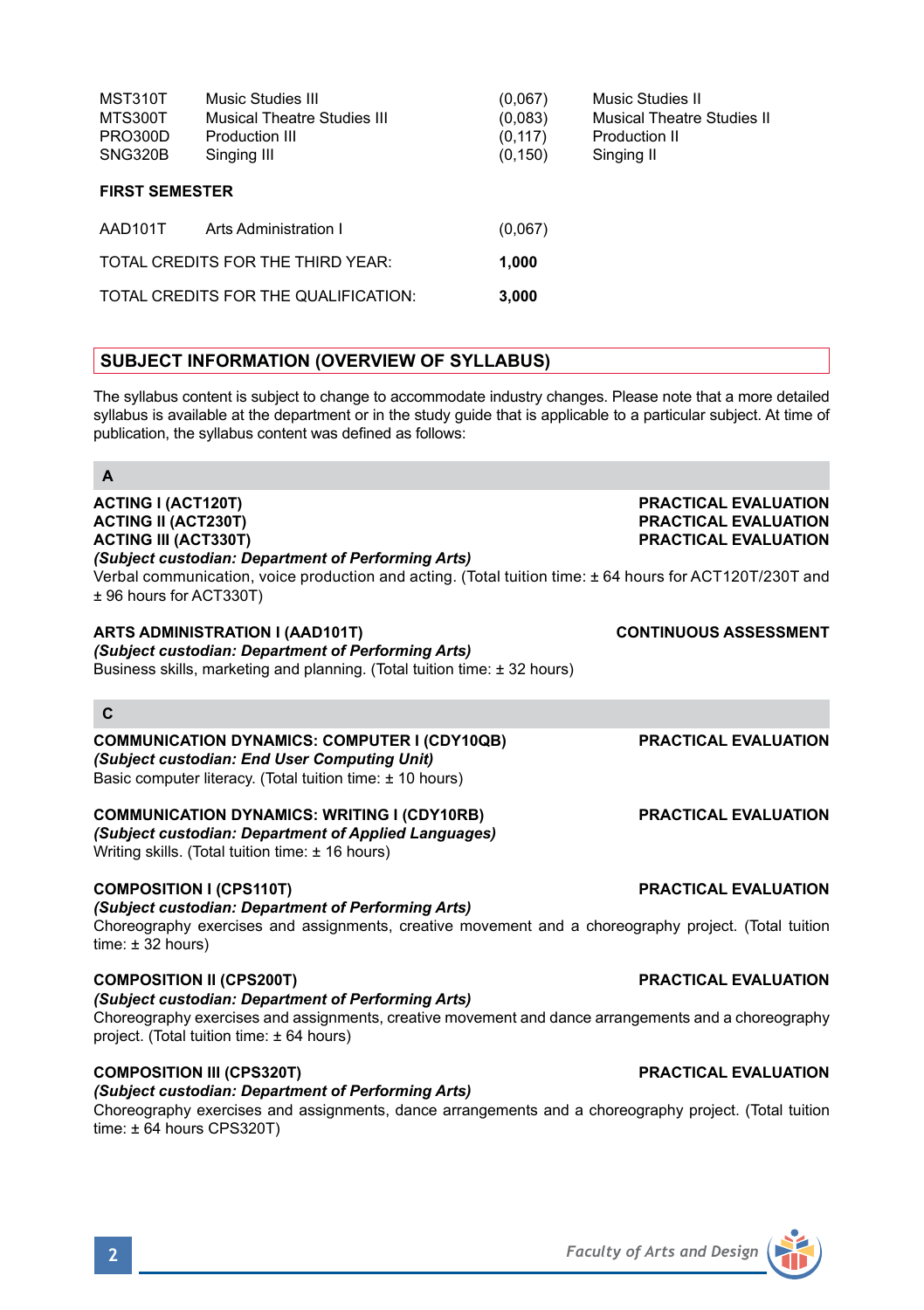### **DANCE I (DAC100T) PRACTICAL EVALUATION DANCE II (DAC200T) PRACTICAL EVALUATION DANCE III (DAC300T) PRACTICAL EVALUATION**

*(Subject custodian: Department of Performing Arts)*

Classical ballet, theatre dance, jazz dance, tap dance and body conditioning. (Total tuition time: ± 224 hours)

# **H**

**D**

### **HISTORY: ARTS I (HTY100T) 1 X 3-HOUR PAPER** *(Subject custodian: Department of Performing Arts)*

An outline of the evolution and development of the visual and performing arts. An introduction to prehistory, ancient Egypt and Mesopotamia, ancient and classical Greece and Rome, the Middle Ages and the Renaissance. (Total tuition time: ± 64 hours)

# **HISTORY: ARTS II (HTY200T) 1 X 3-HOUR PAPER**

*(Subject custodian: Department of Performing Arts)*

Baroque, Rococo, Classicism and Romanticism, and the twentieth century. (Total tuition time: ± 64 hours)

### **HISTORY: ARTS III (HTY300T) 1 X 3-HOUR PAPER**

*(Subject custodian: Department of Performing Arts)*

Introduction to the history and origin of dance, history of ballet, music and drama. (Total tuition time: ± 64 hours)

### **M**

## **MUSIC STUDIES I (MST110T) PRACTICAL EVALUATION**

*(Subject custodian: Department of Performing Arts)*

Basic music theory. (Total tuition time:  $\pm 64$  hours)

### **MUSIC STUDIES II (MST210T) PRACTICAL EVALUATION**

*(Subject custodian: Department of Performing Arts)* Music theory, introduction to aural training and ensemble singing. (Total tuition time: ± 64 hours)

### **MUSIC STUDIES III (MST310T) PRACTICAL EVALUATION**

*(Subject custodian: Department of Performing Arts)* Aural training and ensemble singing. (Total tuition time: ± 64 hours)

A study of twentieth-century musical theatre. (Total tuition time: ± 64 hours)

**MUSICAL THEATRE STUDIES I (MTS110T) 1 X 3-HOUR PAPER**

**MUSICAL THEATRE STUDIES II (MTS200T) 1 X 3-HOUR PAPER**

### *(Subject custodian: Department of Performing Arts)*

*(Subject custodian: Department of Performing Arts)*

A continuation of the study of twentieth-century musical theatre, as well as the film musicals and the performances of individual artists. (Total tuition time: ± 64 hours)

# **MUSICAL THEATRE STUDIES III (MTS300T) 1 X 3-HOUR PAPER**

*(Subject custodian: Department of Performing Arts)* Continuation of the study of twentieth-century musical theatre, emphasising the work of individual artists, directors, choreographers and composers. (Total tuition time: ± 64 hours)

# **P**

### *(Subject custodian: Department of Performing Arts)*

Productions, professional ethics and make-up. (Total tuition time: ± 64 hours)

# **PRODUCTION I (PRO100D) PRACTICAL EVALUATION**